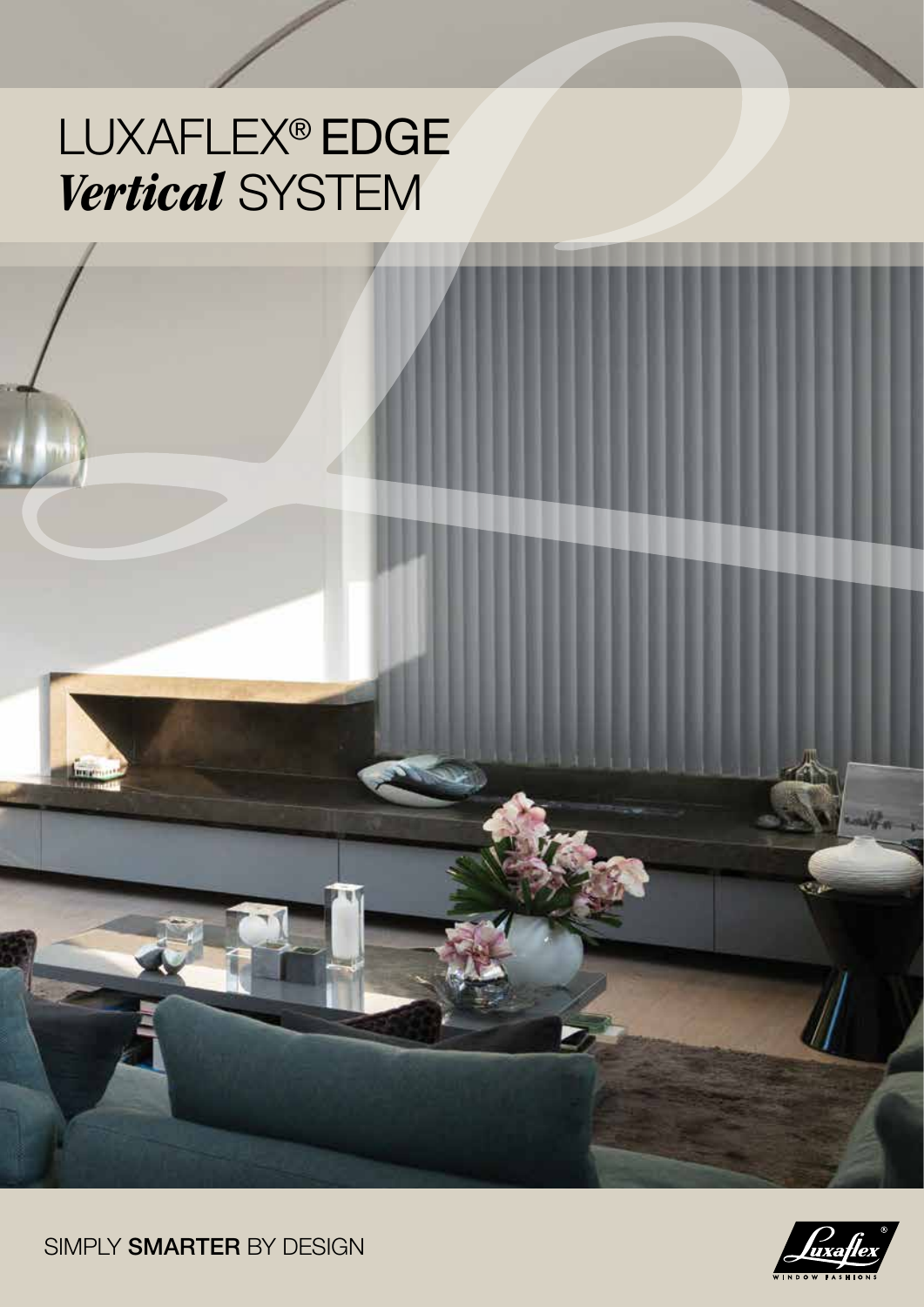Edge Vertical Blinds are a newly designed and developed system that has been enhanced specially for Australian market conditions.

Edge Vertical blinds are suitable for a wide range of applications and are characterised by their flexibility, durability and the efficient versatile solar protection they provide. Edge vertical blinds are available in 4 track colours and a wide range of fabrics to suit any interior décor.



## Chain and Cord

A smooth operating system with a beaded chain and cord. The beaded chain (available in grey, white and ivory) tilts the blades which allows you to have complete control and direction of the light you want in the room.



## Traversing Wand

A new gear and triangular wand, available in white and anodised, has imroved the quality and control when operating the blind. This makes the operating process easier and smoother, simply use one hand tilt the blades and draw across. The "One Wand Function" is available in all stack configurations.



## Monocommand 180º

One continuous beaded chain operates the entire blind and is used for both tilting and moving the blades. The cleverly designed bevel gears within the track allow the blades to rotate 180 degrees eliminating light gaps.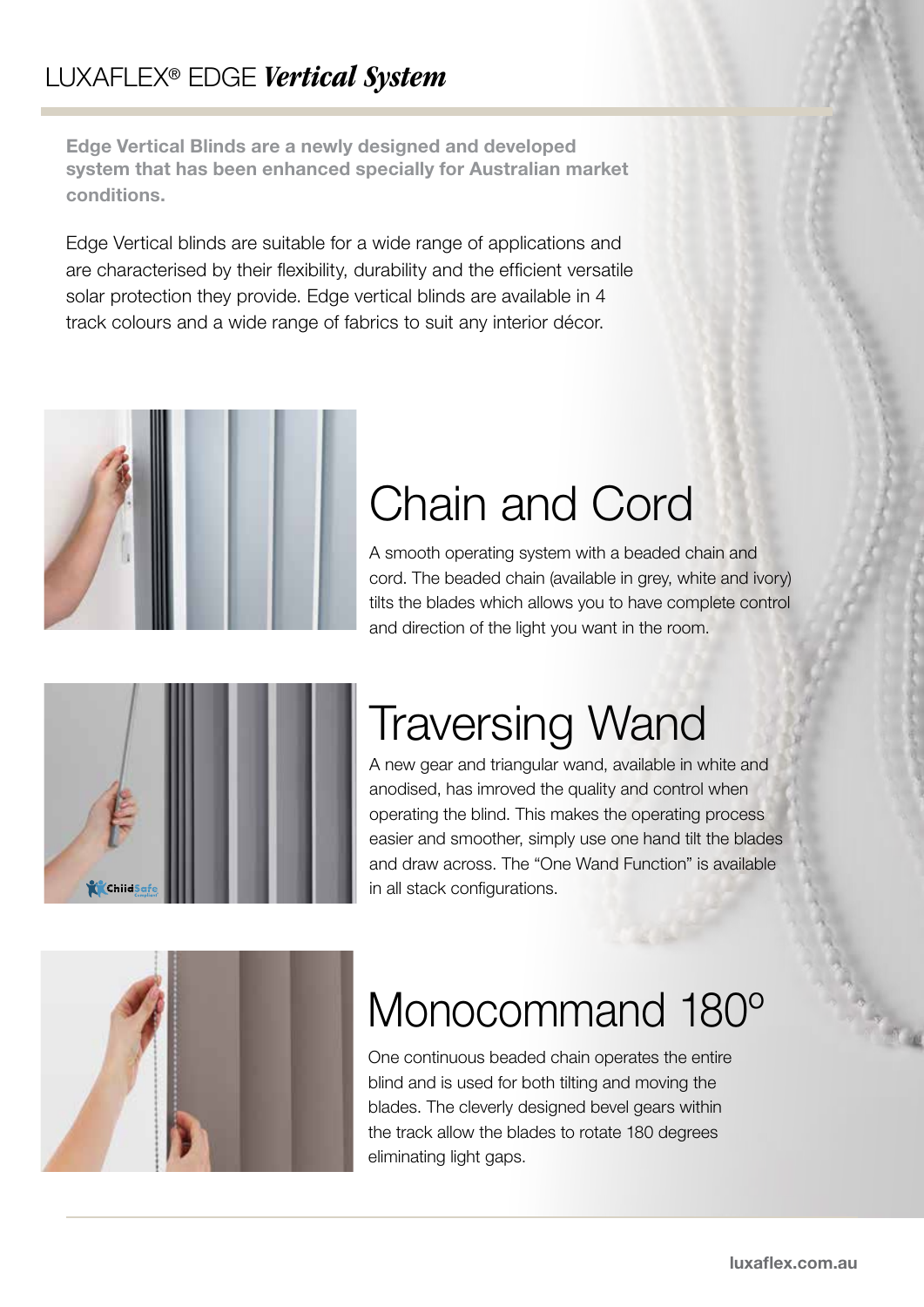

\*All LUXAFLEX® Products that are installed correctly will comply with the Trade Practices (Consumer Product Safety Standard - Corded Internal Window Coverings) Amendment Regulations 2010 (No. 1).

©Copyright 2015 Hunter Douglas Limited [ABN 98 009 675 709]. ®Registered Trade Marks of Hunter Douglas Limited [08/15]